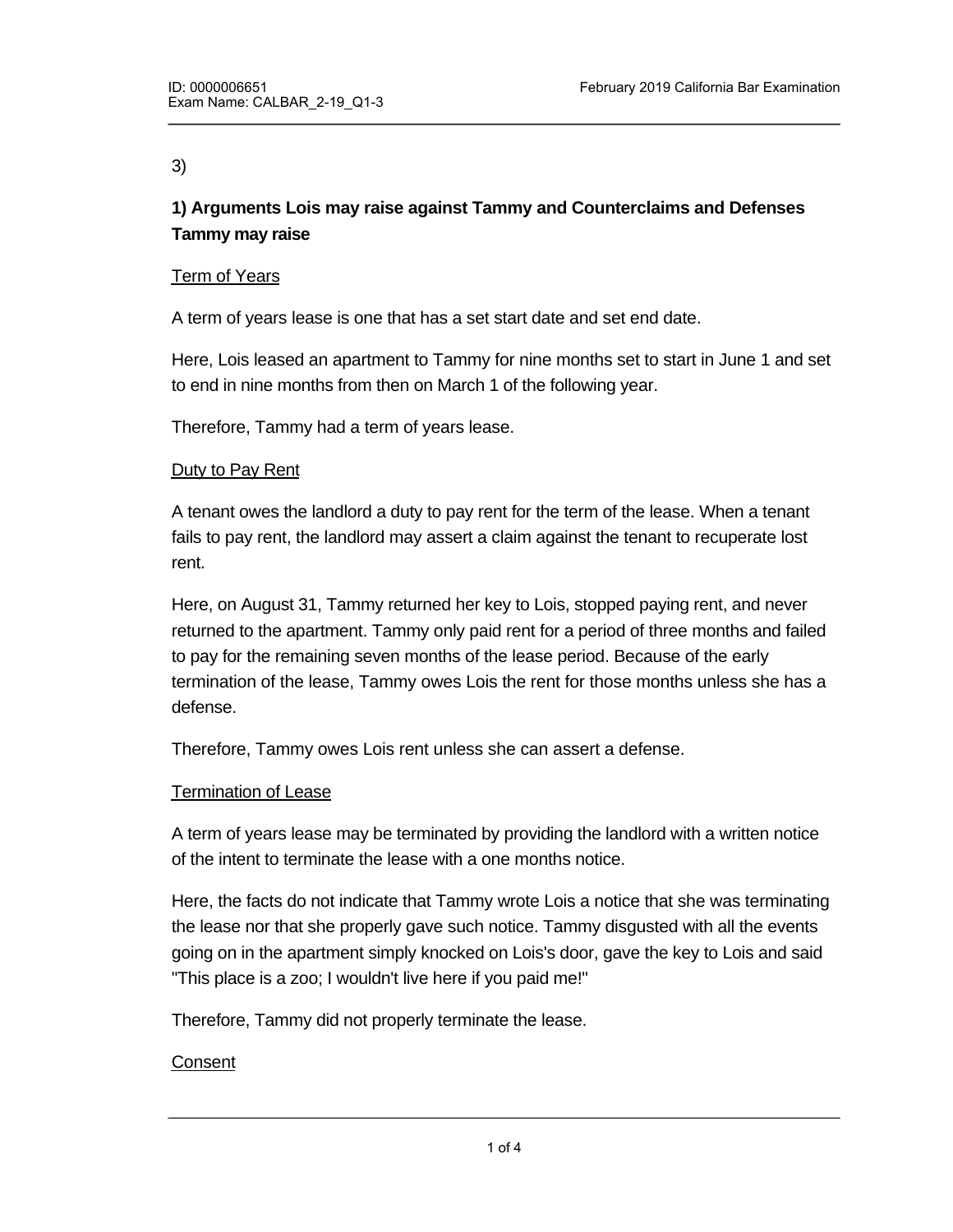A landlord may relieve a tenant of their responsibilities under the lease where they consent to the termination of the lease.

Here, Tammy will argue that Lois consented to the termination of the lease when upon returning her key Lois took the key and said, "sure, okay, if that's how you feel." However, it is not clear whether this is sufficient to terminate the lease and obligations under the lease.

## Duty to Provide Premises

A landlord has the duty to provide the premises on the start date of the lease.

Here, on the beginning of her lease term, Lois arrived on June 1 to the apartment and the prior tenant Ralph was still occupying the apartment and Tammy did not take possession until June 16, over two weeks later.

Therefore, Tammy can bring a counterclaim for breach of duty to surrender the premises at the start of the lease.

#### Implied Covenant of Quiet Enjoyment

Implied in every lease is the covenant that the tenant will not be disturbed in their use and enjoyment of the residence.

Here, Tammy will argue that the implied warranty of quiet enjoyment was breached when the apartment above hers was occupied by Coco a member of the band Gyrations because the band rehearsed daily. They interfered with Tammy's studies as she was a medical student. Tammy complained to Lois repeatedly about the continuing noise. The level of noise disturbance was extreme as evidenced by them being arrested at the apartment for disturbing the peace on July 15, a month into Tammy's lease. It was only then that Tammy was spared the noise. Such loud noises constitute an interference with the use and enjoyment Tammy had in the apartment.

Therefore, Tammy can bring an action against Lois for breach of the implied covenant of quiet enjoyment for that month.

#### Implied Warranty of Habitability

Implied in all residential leases is the warranty that the premises are fit for human residence. The warranty includes access to hot water and a working stove.

Here, beginning on July 16, a month into Tammy's stay, the shower in Tammy's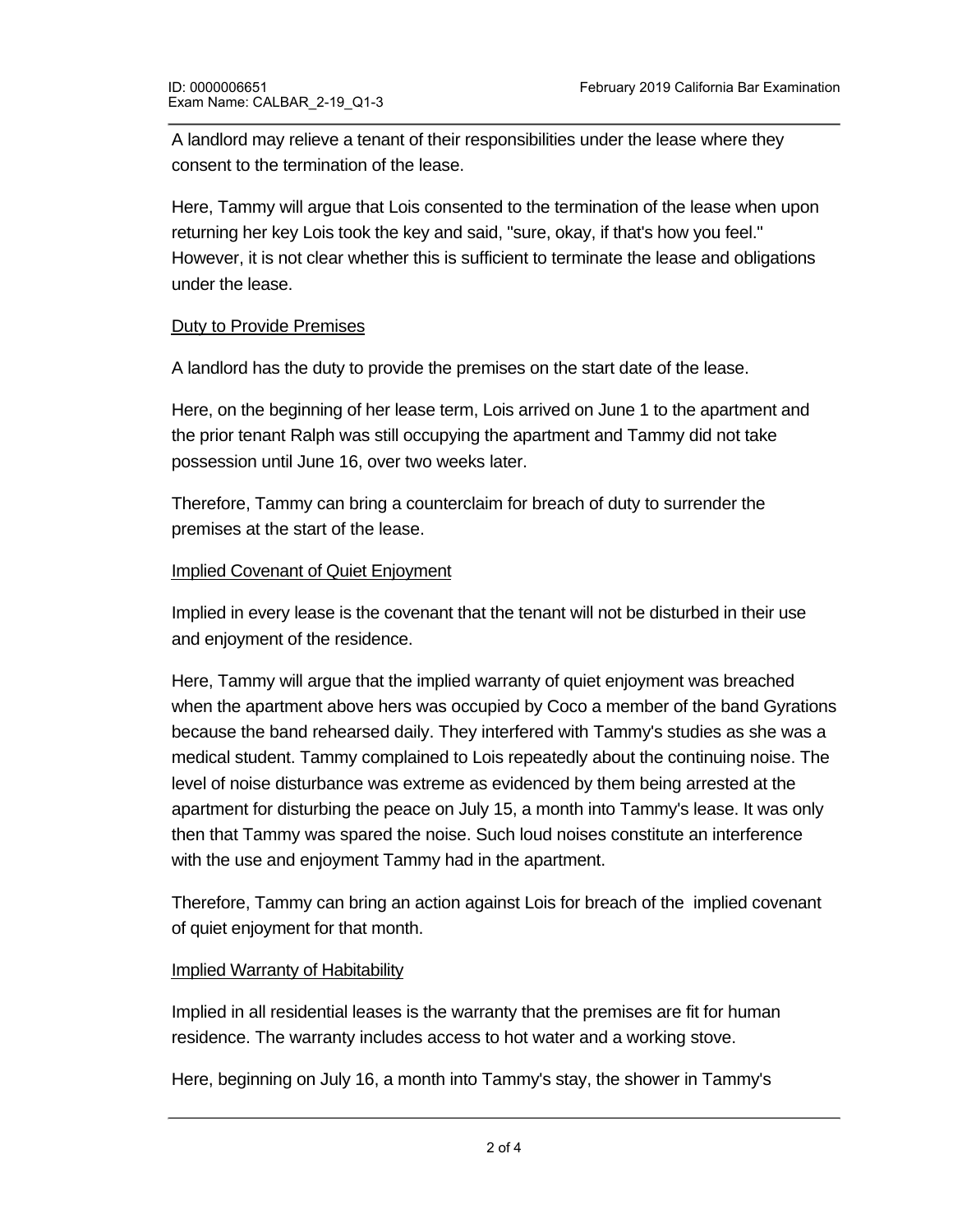apartment delivered only cold water. Tammy had complained to Lois and Lois promptly hired a plumber to fix the problem. However, the repair only worked for a week. Additionally, Tammy's stove on August 30 stopped working which triggered her response to abandon the lease.

Therefore, Tammy can assert a breach of the warranty of habitability against Lois.

## Constructive Eviction

An actual eviction occurs when a landlord actually evicts a tenant from the all or part of the premises. A constructive eviction occurs when because of a breach on the warranty of habitability, a tenant is essentially evicted from all or part of the premises because of not being able to use it. A tenant has the right to demand the landlord fix the defect, and if the landlord does not fix it within a reasonable time, the tenant was fix it themselves and deduct the repair costs from the lease or they may terminate the lease and move out promptly.

Here, Tammy will argue that she was int he right to terminate the lease the way that she did because she was constructively evicted. Not being able to have hot water and do regular things like dishes and shower and not having a functioning stove act as a constructive eviction as those parts of the apartment are unusable and necessary. Although Tammy had informed Lois of the cold water problem and Lois did hire a plumber to go and fix it, the repair only worked for a week. However, Tammy failed to inform Lois that the repair only worked for a week and that she only had cold water. Additionally, Tammy never informed Lois of the stove not working and in fact abandoned the lease one day after the stove not working.

Because Tammy never notified Lois of the on going water situation nor give her sufficient time to fix the stove, Tammy may not assert constructive eviction as a defense to her termination of the lease without notice.

#### Duty to Mitigate

<u>Conclusion Conclusion Conclusion Conclusion Conclusion Conclusion Conclusion Conclusion Conclusion Conclusion Co</u>

A landlord has a duty to mitigate damages where a lease is terminated by the tenant prior to the lease term by making an effort to re-lease the premises.

Here, the facts do not indicate that Lois made an effort to mitigate damages by trying to re-let the apartment and cannot sue for past do or prospective rent unless her efforts really failed to produce a new tenant.

Therefore, Lois breached her duty to mitigate damages.